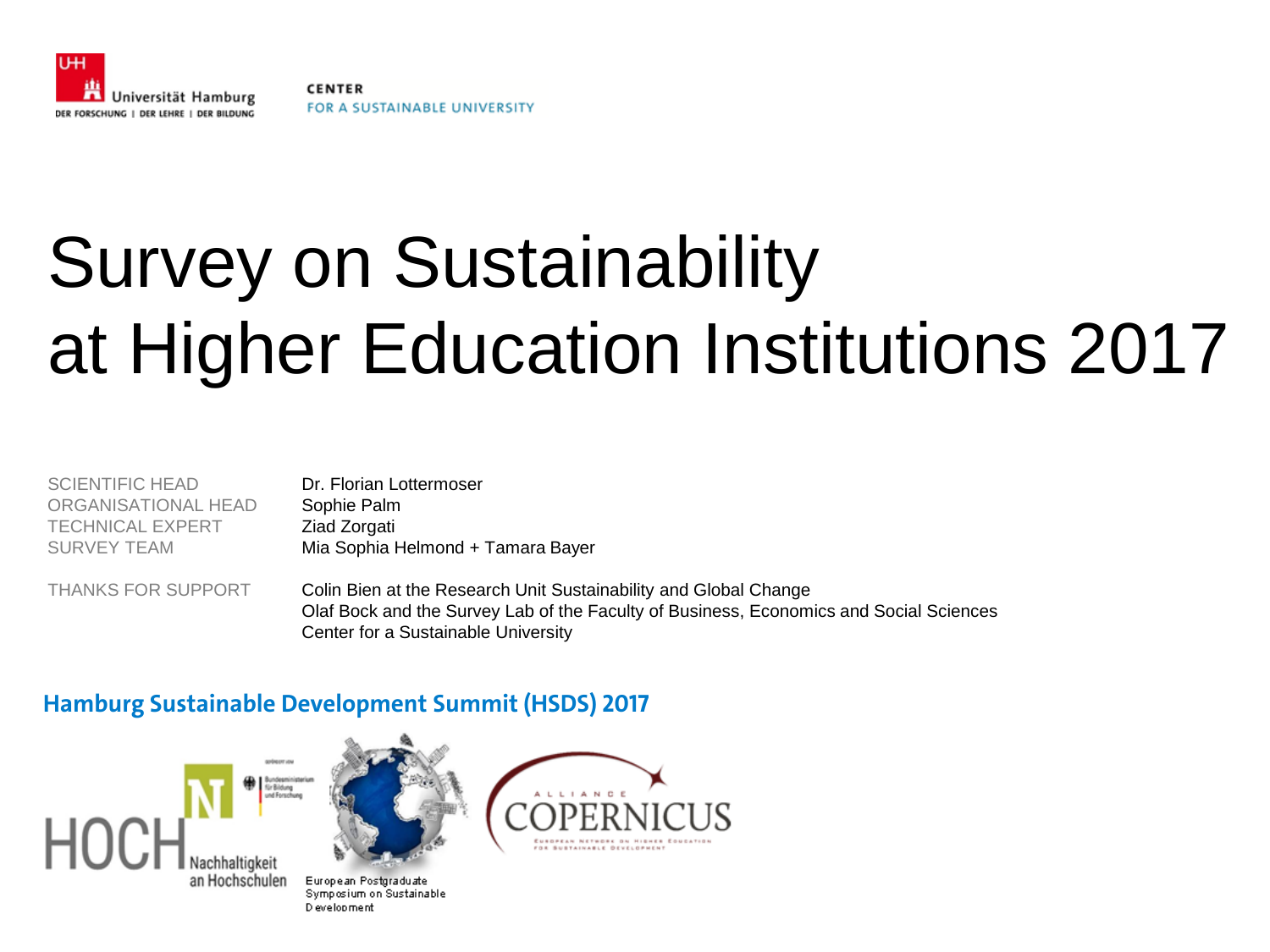# DATA

- ⊳ Survey conducted on September 26th and 27th at the Hamburg Sustainable Development Summit 2017 at the University of Hamburg
- ⊳ 111 participants
- ⊳ The aim is to develop an idea as to what sustainability at higher education institutions of the future might look like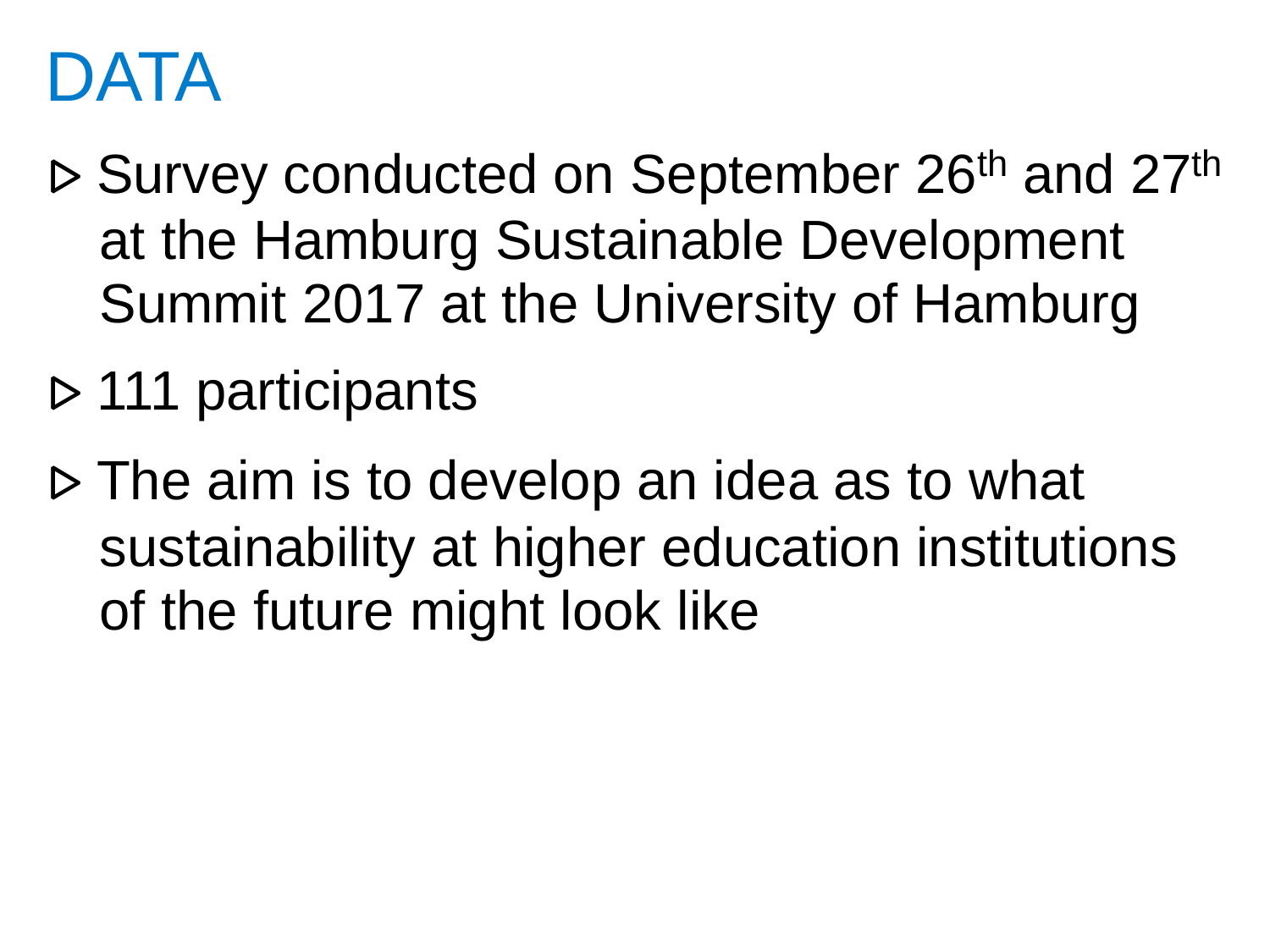# PARTICIPANTS

| <b>AFFILIATION(S) OF THE PARTICIPANTS</b>                                                      | <b>PERCENTAGE</b> |
|------------------------------------------------------------------------------------------------|-------------------|
| Higher education institution, e.g. university,<br>university of applied science, academy, etc. | 87.4%             |
| NGO, civic organization or initiative, etc.                                                    | 20.7%             |
| Research funding organisation                                                                  | 4.5%              |
| <b>Business organisation</b>                                                                   | 3.6%              |
| Charity, trust                                                                                 | 2.7%              |
| Government agency                                                                              | 2.7%              |
| <b>Political party</b>                                                                         | 1.8%              |
| Other                                                                                          | 2.7%              |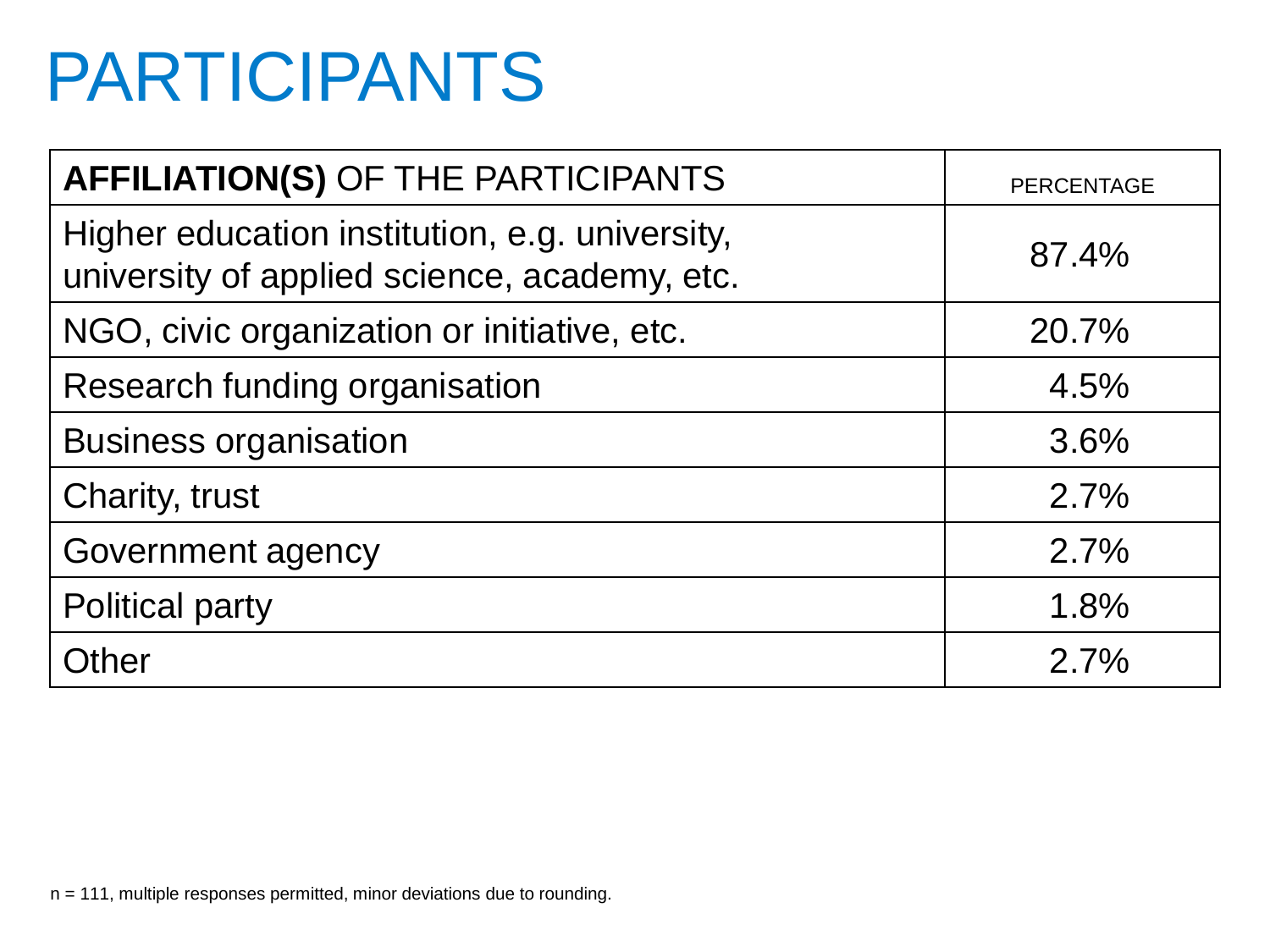### PARTICIPANTS: HIGHER EDUCATION INSTITUTIONS

| PARTICIPANT'S<br><b>AREA AT HIGHER</b><br><b>EDUCATION</b><br><b>INSTITUTION</b> | <b>PERCENTAGE</b> | PARTICIPANT'S<br><b>ROLE AT HIGHER</b><br><b>EDUCATION</b><br><b>INSTITUTION</b> | <b>PERCENTAGE</b> |
|----------------------------------------------------------------------------------|-------------------|----------------------------------------------------------------------------------|-------------------|
|                                                                                  |                   |                                                                                  |                   |
| Research                                                                         | 52.6%             | Professor                                                                        | 21.6%             |
| Teaching                                                                         | 43.3%             | Other researcher, lecturer                                                       | 36.1%             |
| Administration, management                                                       | 27.8%             | <b>Student</b>                                                                   | 26.8%             |
| <b>Study</b>                                                                     | 17.5%             | Employee                                                                         | 27.8%             |
| Student initiative or project, etc.                                              | 14.4%             | Head of department or team                                                       | 16.5%             |
| Other                                                                            | 4.0%              | President, board member, etc.                                                    | 4.1%              |
|                                                                                  |                   | Other                                                                            | 3.0%              |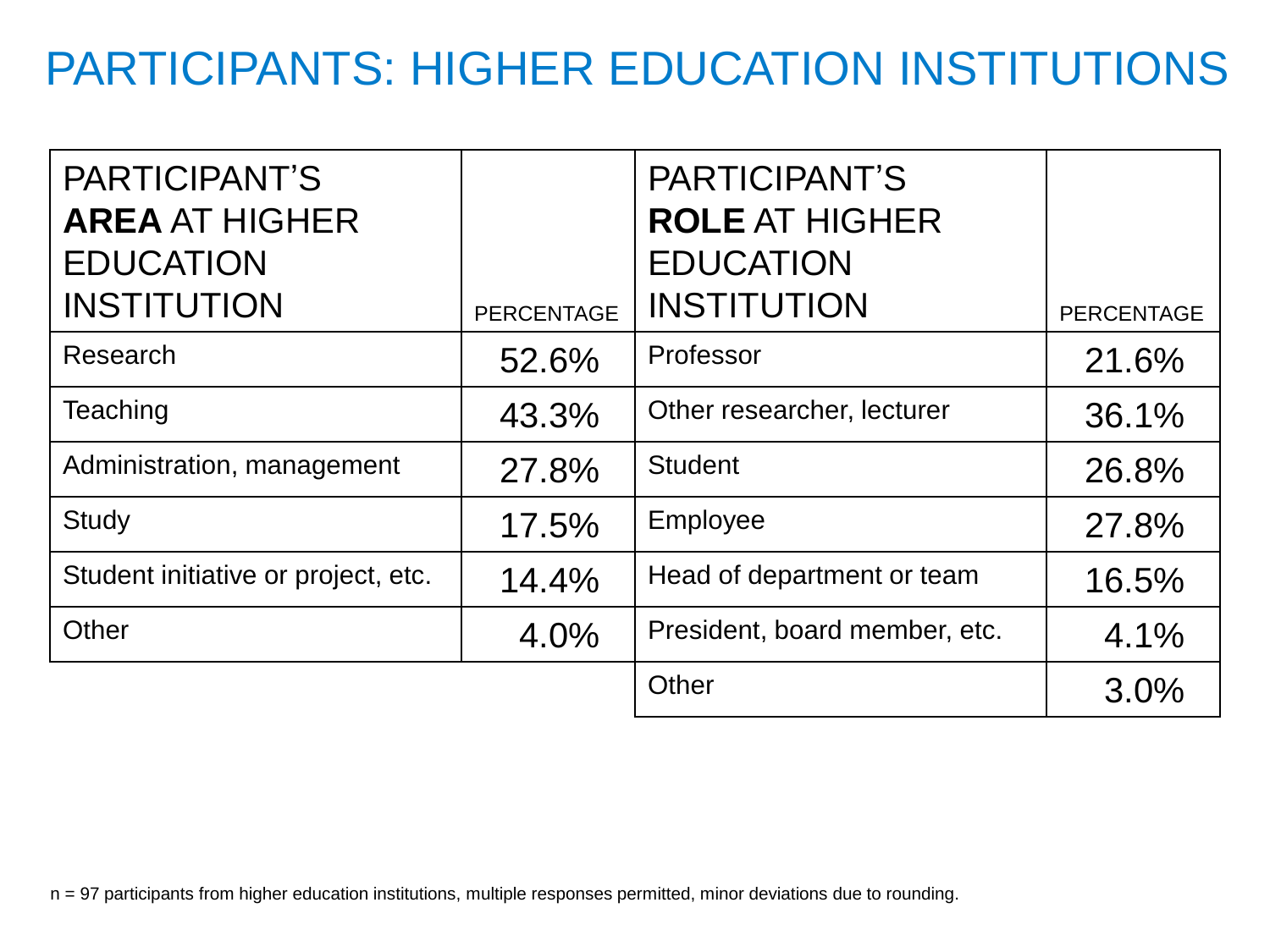## "Research in a sustainable higher education institution should be relevant to society."

| <b>PARTICIPANTS</b>                                                    | "I strongly<br>disagree" | "I disagree" | "I partly<br>agree" | "I agree" | "I strongly<br>agree" | n   |
|------------------------------------------------------------------------|--------------------------|--------------|---------------------|-----------|-----------------------|-----|
| All                                                                    | 11.7%                    | 0.9%         | 5.4%                | 16.2%     | 65.8%                 | 111 |
| Participants<br>from research                                          | 13.7%                    | 2.0%         | 3.9%                | 13.7%     | 66.7%                 | 51  |
| Participants from<br>administration (higher<br>education institution)  | 7.4%                     |              | 11.1%               | 18.5%     | 63.0%                 | 27  |
| Professor                                                              | 9.5%                     |              | 4.8%                | 9.5%      | 76.2%                 | 21  |
| Other researcher,<br>lecturer                                          | 22.9%                    |              |                     | 14.3%     | 62.9%                 | 35  |
| <b>Student</b>                                                         | 11.5%                    |              | 7.7%                | 11.5%     | 69.2%                 | 26  |
| Participants from NGOs,<br>civic organizations<br>or initiatives, etc. | 13.0%                    |              | 4.3%                | 8.7%      | 73.9%                 | 23  |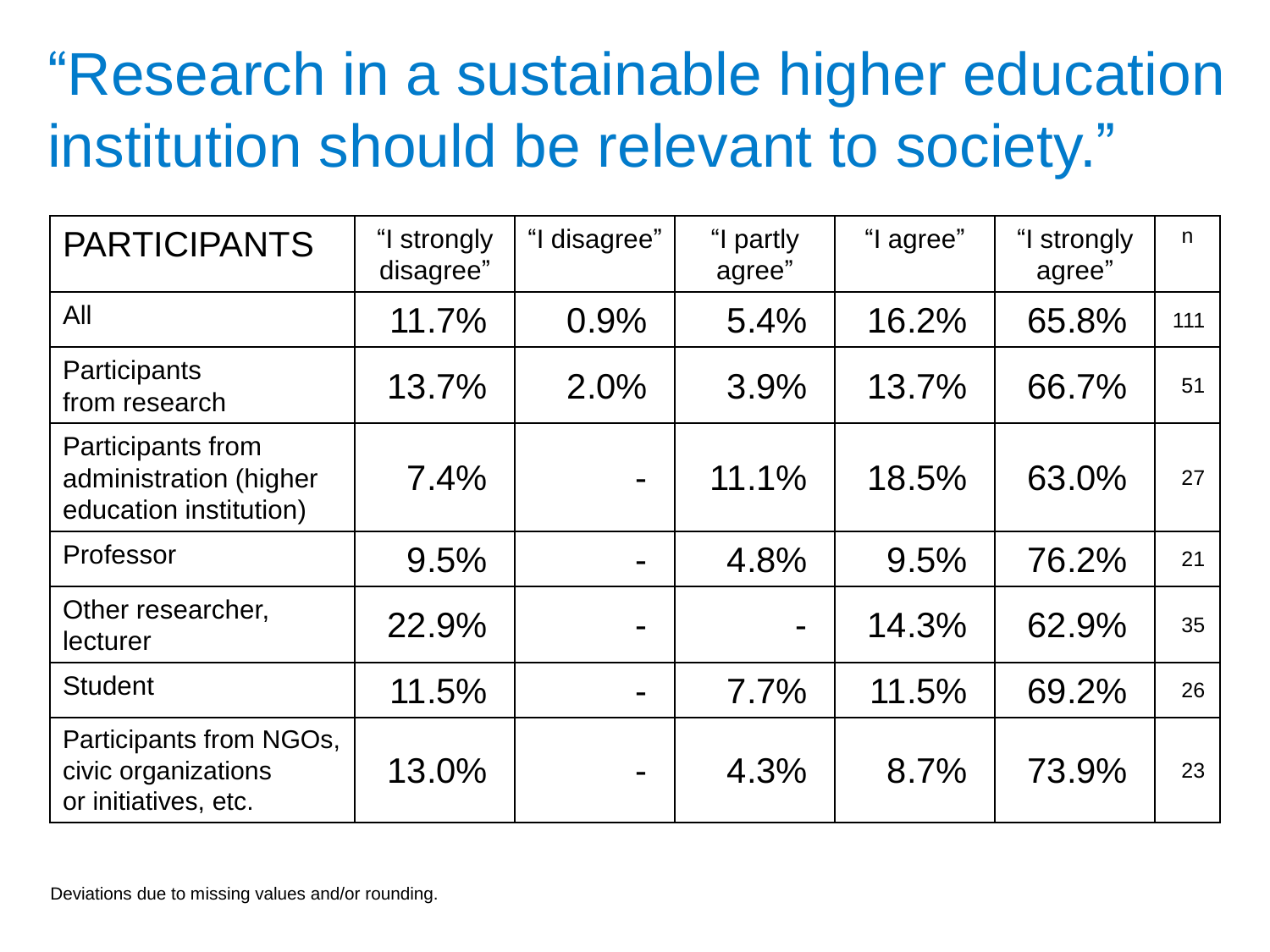### "There is a trade-off between scientific excellence and societal relevance in research."

| <b>PARTICIPANTS</b>                                                    | "I strongly<br>disagree" | "I disagree" | "I partly<br>agree" | "I agree" | "I strongly<br>agree" | n   |
|------------------------------------------------------------------------|--------------------------|--------------|---------------------|-----------|-----------------------|-----|
| All                                                                    | 15.5%                    | 18.4%        | 36.9%               | 19.4%     | 9.7%                  | 103 |
| Participants<br>from research                                          | 20.4%                    | 16.3%        | 34.7%               | 18.4%     | 10.2%                 | 49  |
| Participants from<br>administration (higher<br>education institution)  | 20.8%                    | 20.8%        | 33.3%               | 20.8%     | 4.2%                  | 24  |
| Professor                                                              | 20.0%                    | 10.0%        | 25.0%               | 35.0%     | 10.0%                 | 20  |
| Other researcher,<br>lecturer                                          | 15.6%                    | 12.5%        | 50.0%               | 9.4%      | 12.5%                 | 32  |
| <b>Student</b>                                                         | 12.0%                    | 36.0%        | 28.0%               | 16.0%     | 8.0%                  | 25  |
| Participants from NGOs,<br>civic organizations<br>or initiatives, etc. | 14.3%                    | 9.5%         | 28.6%               | 28.6%     | 19.0%                 | 21  |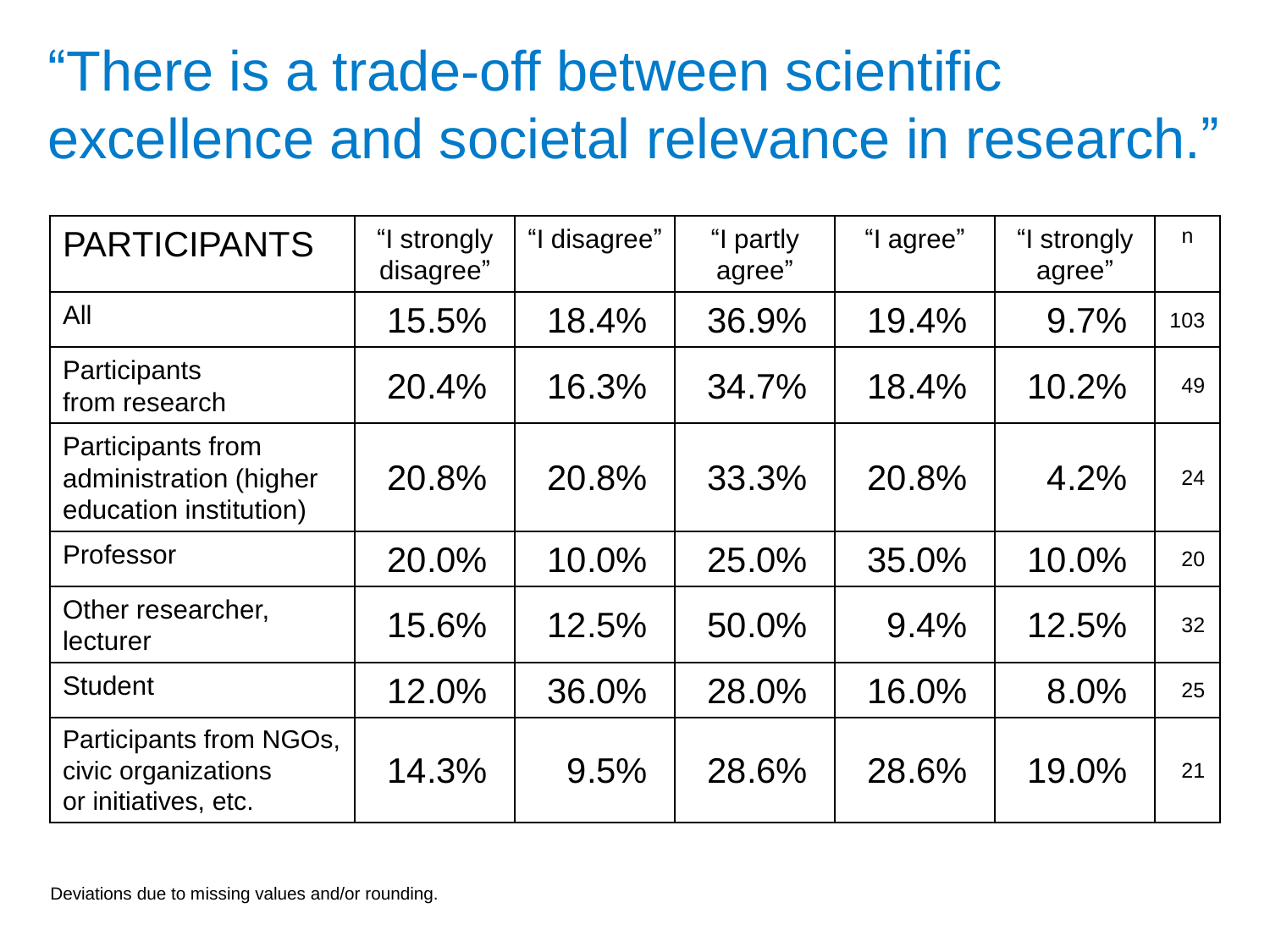"External societal actors (e.g. the government, NGOs, civic organizations) should be involved in defining the research aims in a sustainable higher education institution."

| <b>PARTICIPANTS</b>                                                    | "I strongly<br>disagree" | "I disagree"   | "I partly<br>agree" | "I agree" | "I strongly<br>agree" | $\mathsf{n}$ |
|------------------------------------------------------------------------|--------------------------|----------------|---------------------|-----------|-----------------------|--------------|
| All                                                                    | 3.6%                     | 5.4%           | 30.6%               | 34.2%     | 26.1%                 | 111          |
| Participants<br>from research                                          | 3.9%                     | 2.0%           | 29.4%               | 41.2%     | 23.5%                 | 51           |
| Participants from<br>administration (higher<br>education institution)  | 3.7%                     | 7.4%           | 29.6%               | 40.7%     | 18.5%                 | 27           |
| Professor                                                              |                          | 4.8%           | 47.6%               | 28.6%     | 19.0%                 | 21           |
| Other researcher,<br>lecturer                                          |                          | 2.9%           | 31.4%               | $37.1\%$  | 28.6%                 | 35           |
| <b>Student</b>                                                         | 7.7%                     | 7.7%           | 26.9%               | 19.2%     | 38.5%                 | 26           |
| Participants from NGOs,<br>civic organizations<br>or initiatives, etc. | 4.3%                     | $\blacksquare$ | 21.7%               | 21.7%     | 52.2%                 | 23           |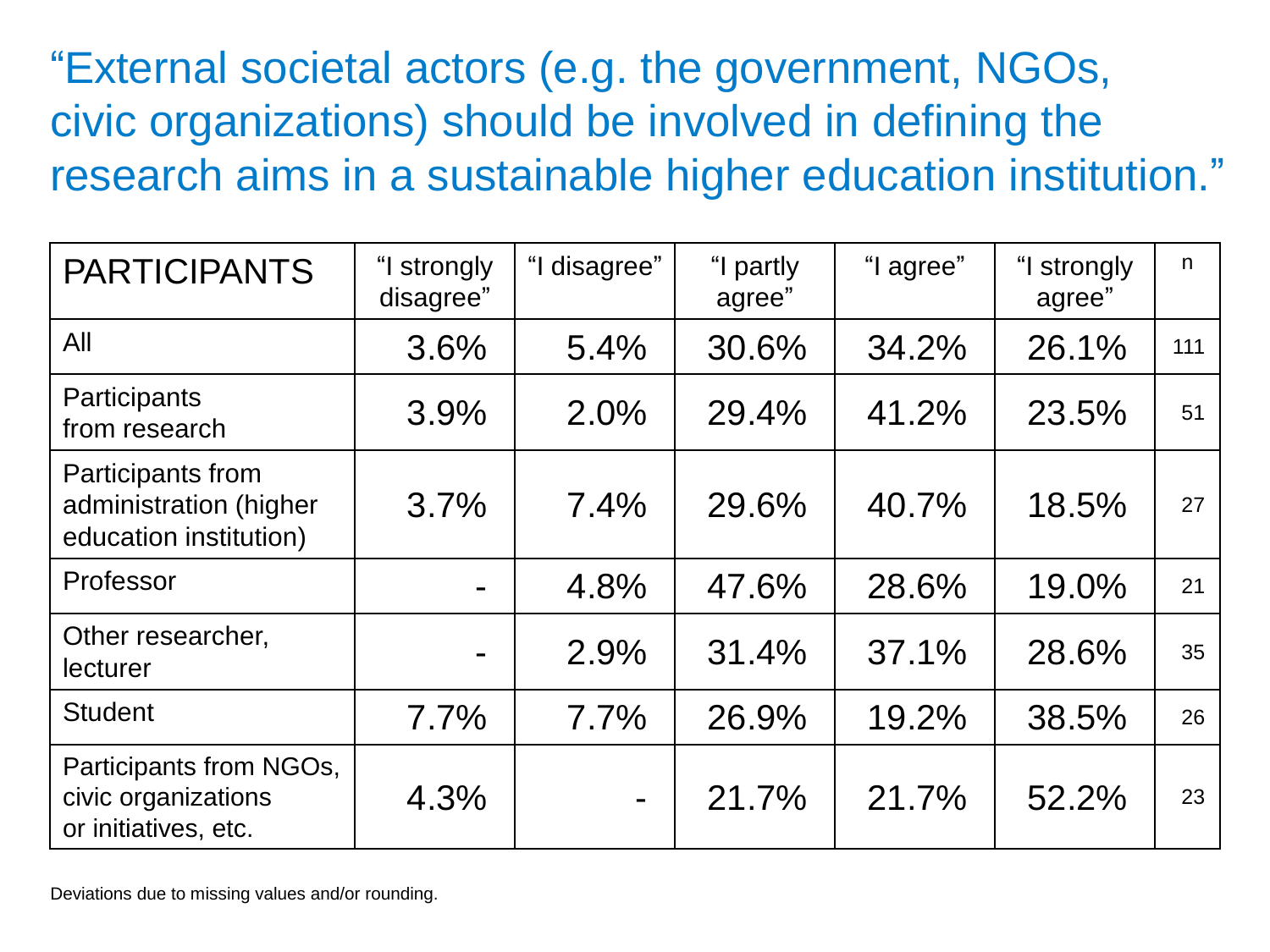"The involvement of external societal actors (e.g. the government, NGOs, civic organizations) in defining the research aims is incompatible with the researchers' scientific freedom."

| <b>PARTICIPANTS</b>                                                    | "I strongly<br>disagree" | "I disagree" | "I partly<br>agree" | "I agree" | "I strongly<br>agree" | n   |
|------------------------------------------------------------------------|--------------------------|--------------|---------------------|-----------|-----------------------|-----|
| All                                                                    | 10.2%                    | 44.4%        | 27.8%               | 15.7%     | 1.9%                  | 108 |
| Participants<br>from research                                          | 13.7%                    | 47.1%        | 21.6%               | 15.7%     | 2.0%                  | 51  |
| Participants from<br>administration (higher<br>education institution)  | 11.1%                    | 51.9%        | 14.8%               | 22.2%     | $\blacksquare$        | 27  |
| Professor                                                              | 4.8%                     | 47.6%        | 38.1%               | 4.8%      | 4.8%                  | 21  |
| Other researcher,<br>lecturer                                          | 14.3%                    | 48.6%        | 20.0%               | 17.1%     |                       | 35  |
| <b>Student</b>                                                         | 11.5%                    | 46.2%        | 23.1%               | 19.2%     | $\blacksquare$        | 26  |
| Participants from NGOs,<br>civic organizations<br>or initiatives, etc. | 13.0%                    | 47.8%        | 30.4%               | 8.7%      | $\blacksquare$        | 23  |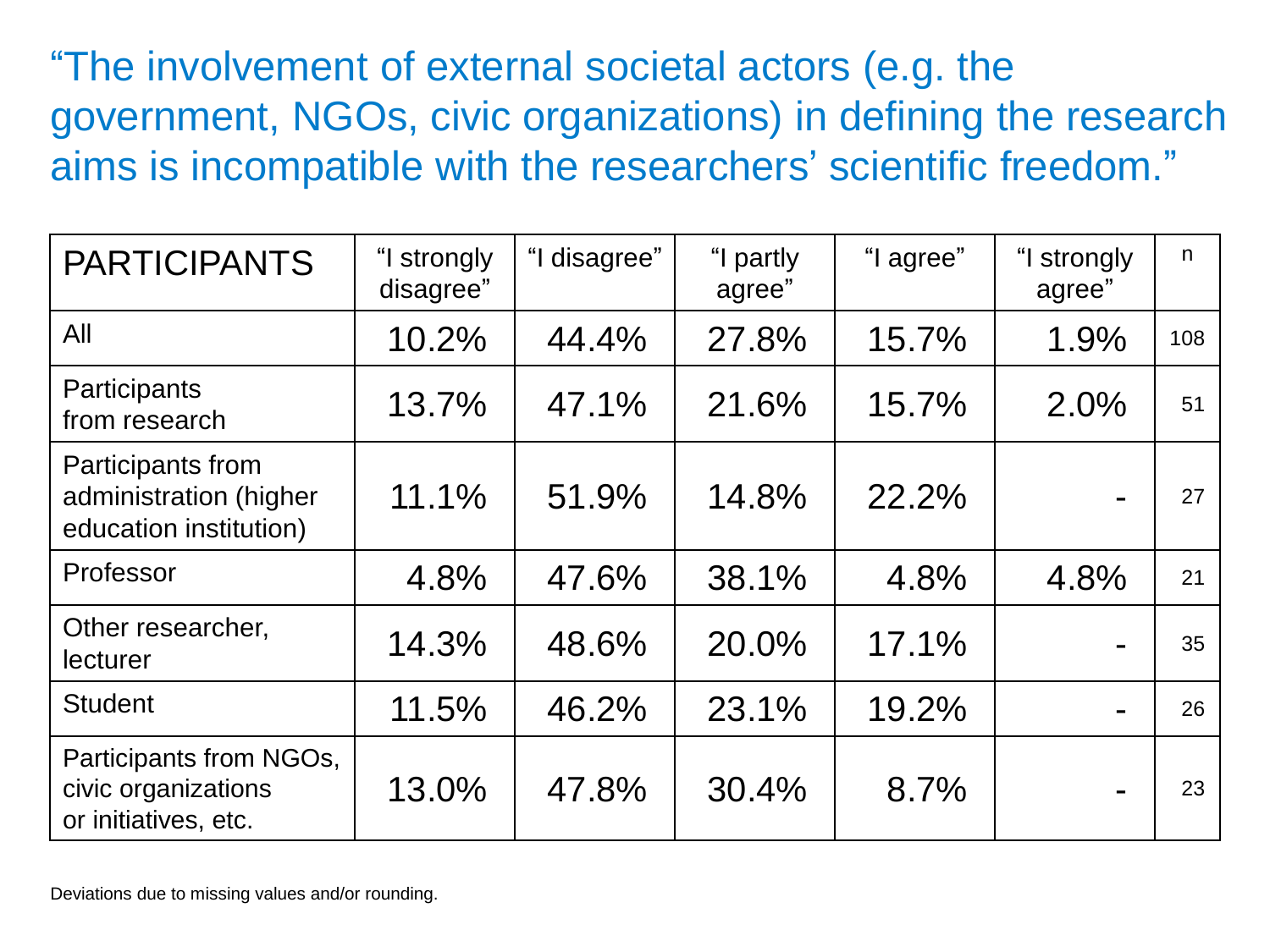The more the participants agree with the involvement of external societal actors in defining the research aims, the less they tend to regard such an involvement as incompatible with the researchers' scientific freedom.

|                                                                     | Correlation<br>coefficient | n   |
|---------------------------------------------------------------------|----------------------------|-----|
| All participants                                                    | $-0.378***$                | 108 |
| Participants from research                                          | $-0.400**$                 | 51  |
| Participants from administration<br>(higher education institution)  | $-0.556**$                 | 27  |
| Participants from NGOs, civic organizations<br>or initiatives, etc. | $-0.428*$                  | 23  |

Pearson correlation, levels of significance: \* p≤0.05, \*\* p≤0.01, \*\*\* p≤0.001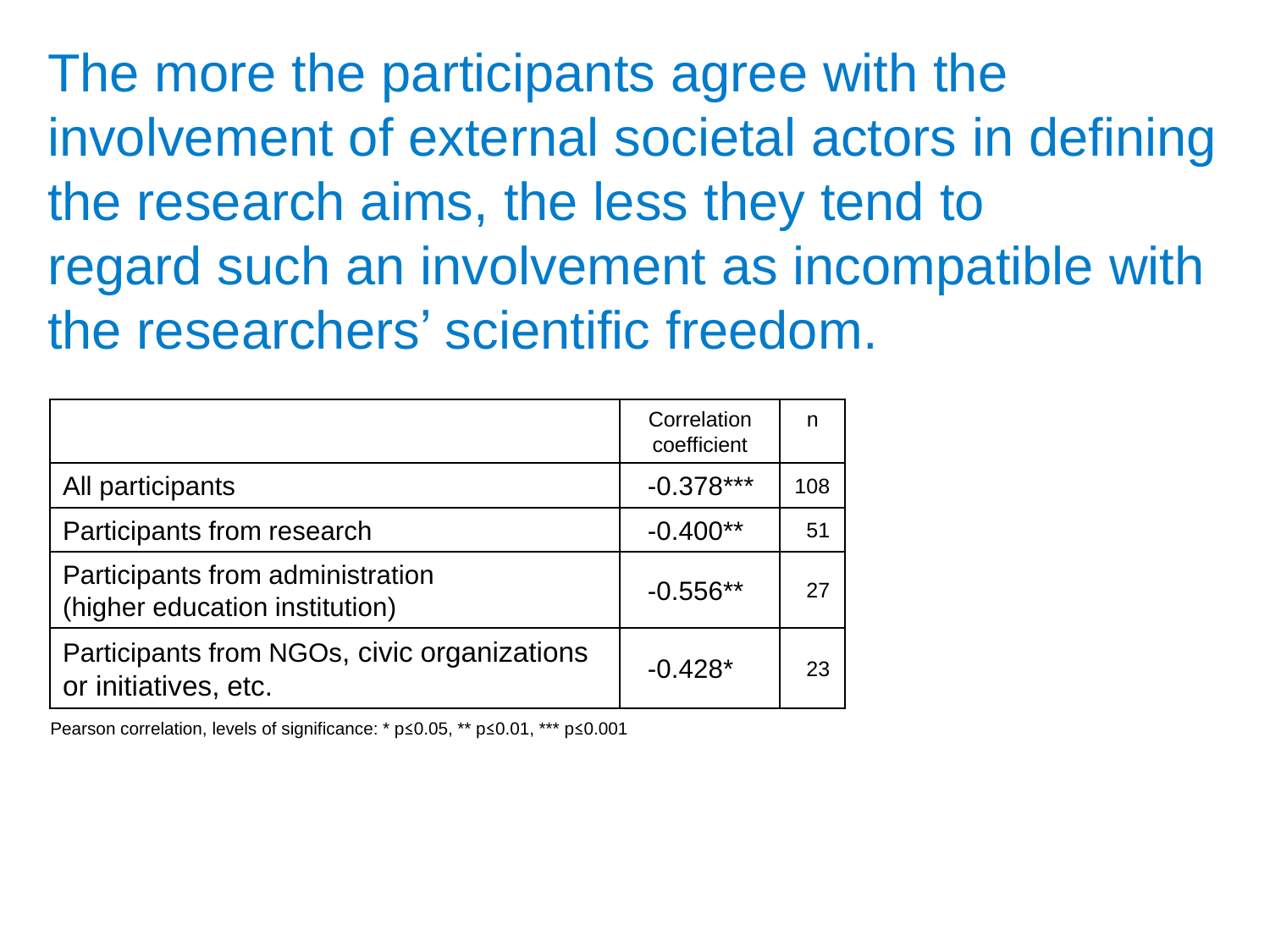"The development of the students' personalities should be the primary objective of teaching in a sustainable higher education institution."

| <b>PARTICIPANTS</b>                                                    | "I strongly<br>disagree" | "I disagree" | "I partly<br>agree" | "I agree" | "I strongly<br>agree" | n   |
|------------------------------------------------------------------------|--------------------------|--------------|---------------------|-----------|-----------------------|-----|
| All                                                                    | 3.6%                     | 7.3%         | 38.2%               | 36.4%     | 14.5%                 | 110 |
| Participants<br>from research                                          | 3.9%                     | 3.9%         | 56.9%               | 27.5%     | 7.8%                  | 51  |
| Participants from<br>administration (higher<br>education institution)  | 3.7%                     | 7.4%         | 33.3%               | 48.1%     | 7.4%                  | 27  |
| Professor                                                              | 4.8%                     | 4.8%         | 52.4%               | 14.3%     | 23.8%                 | 21  |
| Other researcher,<br>lecturer                                          | 2.9%                     | 5.7%         | 37.1%               | 40.0%     | 14.3%                 | 35  |
| <b>Student</b>                                                         | 8.0%                     | 4.0%         | 56.0%               | 24.0%     | 8.0%                  | 25  |
| Participants from NGOs,<br>civic organizations<br>or initiatives, etc. |                          | 4.3%         | 34.8%               | 34.8%     | 26.1%                 | 23  |